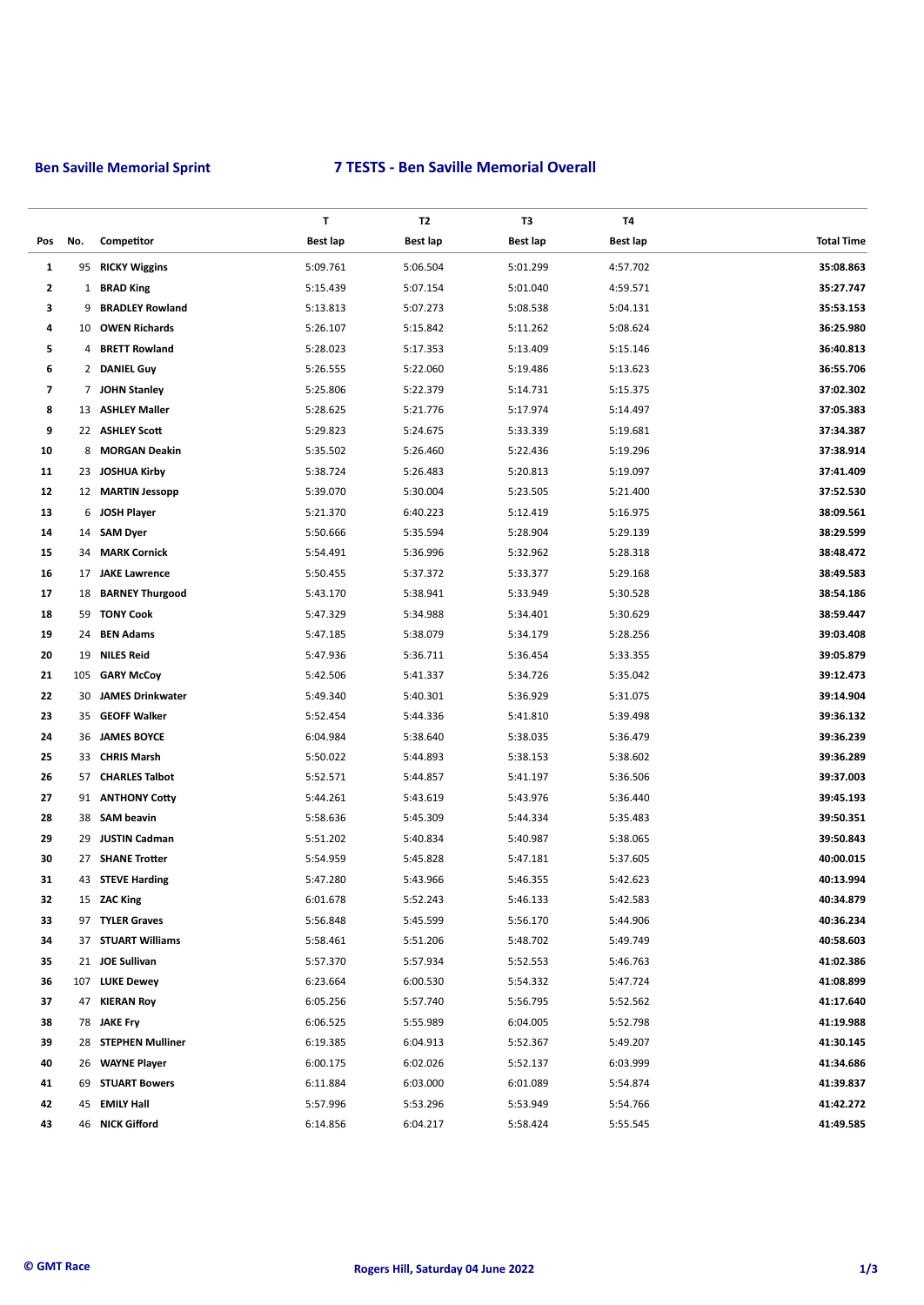# **Ben Saville Memorial Sprint 7 TESTS - Ben Saville Memorial Overall**

|     |     |                            | T        | <b>T2</b>       | T3       | T4       |                   |
|-----|-----|----------------------------|----------|-----------------|----------|----------|-------------------|
| Pos | No. | Competitor                 | Best lap | <b>Best lap</b> | Best lap | Best lap | <b>Total Time</b> |
| 44  |     | 76 SAM Gardiner            | 6:30.044 | 6:10.710        | 6:05.954 | 5:57.400 | 42:26.730         |
| 45  | 80  | <b>DANIEL Davis</b>        | 6:15.588 | 6:11.024        | 6:02.749 | 6:02.096 | 42:35.968         |
| 46  |     | 52 FELIX Upton             | 6:22.705 | 6:06.538        | 6:00.538 | 5:56.930 | 42:39.743         |
| 47  | 58  | <b>CARL Smith</b>          | 6:28.940 | 6:05.106        | 6:04.666 | 6:05.811 | 42:43.053         |
| 48  |     | 71 TYLER Rogers            | 6:14.130 | 7:09.329        | 6:00.583 | 5:56.799 | 42:59.846         |
| 49  |     | 32 GRAHAM Reid             | 6:13.091 | 6:06.856        | 6:00.439 | 6:05.045 | 43:00.110         |
| 50  |     | 98 BEN Dyer                | 6:18.637 | 6:11.973        | 6:03.375 | 6:05.153 | 43:04.183         |
| 51  |     | 55 SAMUEL Baggott          | 6:28.770 | 6:22.563        | 6:12.603 | 6:08.898 | 43:13.764         |
| 52  | 60  | <b>ROSS Curtis</b>         | 6:26.348 | 6:12.235        | 6:09.843 | 6:09.747 | 43:15.110         |
| 53  | 41  | <b>TERENCE Marsh</b>       | 6:30.529 | 6:19.203        | 6:09.527 | 6:11.560 | 43:28.465         |
| 54  | 67  | <b>MARK Chadbourne</b>     | 6:29.121 | 6:15.410        | 6:11.617 | 6:06.971 | 43:30.038         |
| 55  | 84  | <b>MACIEJ Caputa</b>       | 6:28.372 | 6:15.180        | 6:11.859 | 6:09.685 | 43:42.421         |
| 56  |     | 73 ED Sturgess             | 6:30.116 | 6:15.302        | 6:09.182 | 6:20.217 | 43:44.914         |
| 57  |     | 51 CHARLIE Blundell        | 6:27.134 | 6:29.109        | 6:19.396 | 6:10.092 | 44:28.070         |
| 58  | 104 | <b>STEPHEN Taylor</b>      | 6:31.133 | 6:26.798        | 6:21.149 | 6:19.187 | 44:29.149         |
| 59  | 56  | <b>CHRIS Rowan</b>         | 6:17.456 | 6:10.998        | 6:19.847 | 7:24.377 | 44:34.554         |
| 60  | 49  | <b>MARCUS Feltham</b>      | 6:37.150 | 6:27.175        | 6:21.310 | 6:18.133 | 44:35.299         |
| 61  |     | 62 LEE Burrough            | 6:48.514 | 6:30.227        | 6:36.656 | 6:18.633 | 45:12.933         |
| 62  | 100 | <b>WILL Life</b>           | 6:35.161 | 6:38.552        | 6:23.601 | 6:33.677 | 45:22.445         |
| 63  | 64  | <b>TERENCE Seymour</b>     | 6:40.652 | 6:34.383        | 6:30.167 | 6:28.919 | 45:28.003         |
| 64  | 89  | <b>CHRIS Dello</b>         | 6:53.987 | 6:32.233        | 6:23.321 | 6:30.166 | 45:35.761         |
| 65  | 83  | <b>DOMINIC Ward</b>        | 6:50.477 | 6:34.555        | 6:31.114 | 6:35.255 | 45:36.850         |
| 66  |     | 88 JUSTIN Short            |          |                 | 6:37.410 | 6:32.738 | 45:39.426         |
|     |     |                            | 6:50.186 | 6:35.963        |          |          | 45:43.582         |
| 67  |     | 75 JAKE Outrim             | 6:59.940 | 6:39.939        | 6:26.402 | 6:26.338 |                   |
| 68  | 50  | <b>TYRONE Spencer</b>      | 6:57.055 | 6:47.205        | 6:42.701 | 6:38.059 | 46:30.101         |
| 69  | 53  | <b>NIALL McCrow</b>        | 6:55.563 | 6:37.402        | 6:42.688 | 6:28.059 | 46:37.111         |
| 70  | 70  | <b>DANIEL Bowden</b>       | 7:05.954 | 6:52.766        | 6:40.370 | 6:34.877 | 46:48.418         |
| 71  | 65  | <b>DAVID Wright</b>        | 7:08.007 | 6:59.180        | 6:44.715 | 6:49.320 | 48:01.301         |
| 72  |     | 77 JASON Markham           | 7:35.226 | 7:00.695        | 6:51.403 | 6:43.503 | 48:25.897         |
| 73  | 74  | <b>CRAIG SHANE Hawkins</b> | 7:08.359 | 7:04.677        | 6:59.983 | 6:44.929 | 48:33.541         |
| 74  |     | 106 HARRY Toon             | 7:21.492 | 6:58.636        | 7:01.796 | 6:46.957 | 48:35.477         |
| 75  |     | 103 JESSIE LEE Jessopp     | 7:22.176 | 7:02.700        | 7:02.937 | 6:45.469 | 48:54.012         |
| 76  |     | 82 CHRISTINA Pillar        | 7:18.200 | 7:10.920        | 7:06.383 | 6:50.718 | 49:09.463         |
| 77  |     | 110 LIAM Annetts           | 7:44.626 | 6:49.247        | 7:04.079 | 7:43.458 | 50:17.510         |
| 78  |     | 102 WILLIAM Gillen         | 8:06.679 | 7:36.573        | 6:55.412 | 6:49.600 | 50:26.328         |
| 79  |     | 61 NEIL Elliott            | 9:47.552 | 6:53.940        | 6:48.863 | 6:52.801 | 50:27.665         |
| 80  |     | 72 JAMIE Goswell           | 7:36.915 | 7:19.459        | 7:13.621 | 7:01.255 | 51:23.087         |
| 81  |     | 87 STEVE Dodds             | 8:50.043 | 7:20.253        | 7:18.292 | 6:58.079 | 51:25.182         |
| 82  |     | 94 JIM Nichols             | 7:39.184 | 7:24.857        | 7:32.277 | 7:07.616 | 51:33.311         |
| 83  | 93  | <b>DALE Baker</b>          | 7:47.204 | 7:10.119        | 7:40.948 | 7:14.907 | 51:50.807         |
| 84  | 79  | <b>MARTIN Treagus</b>      | 7:19.668 | 8:27.912        | 7:11.731 | 7:13.851 | 52:31.336         |
| 85  | 90  | <b>RYAN Mac Intosh</b>     | 8:54.565 | 7:18.310        | 7:28.968 | 7:11.617 | 53:29.185         |
| 86  |     | 44 ANTHONY Walker          | 8:03.058 | 7:41.616        | 7:47.796 | 7:34.844 | 53:36.506         |